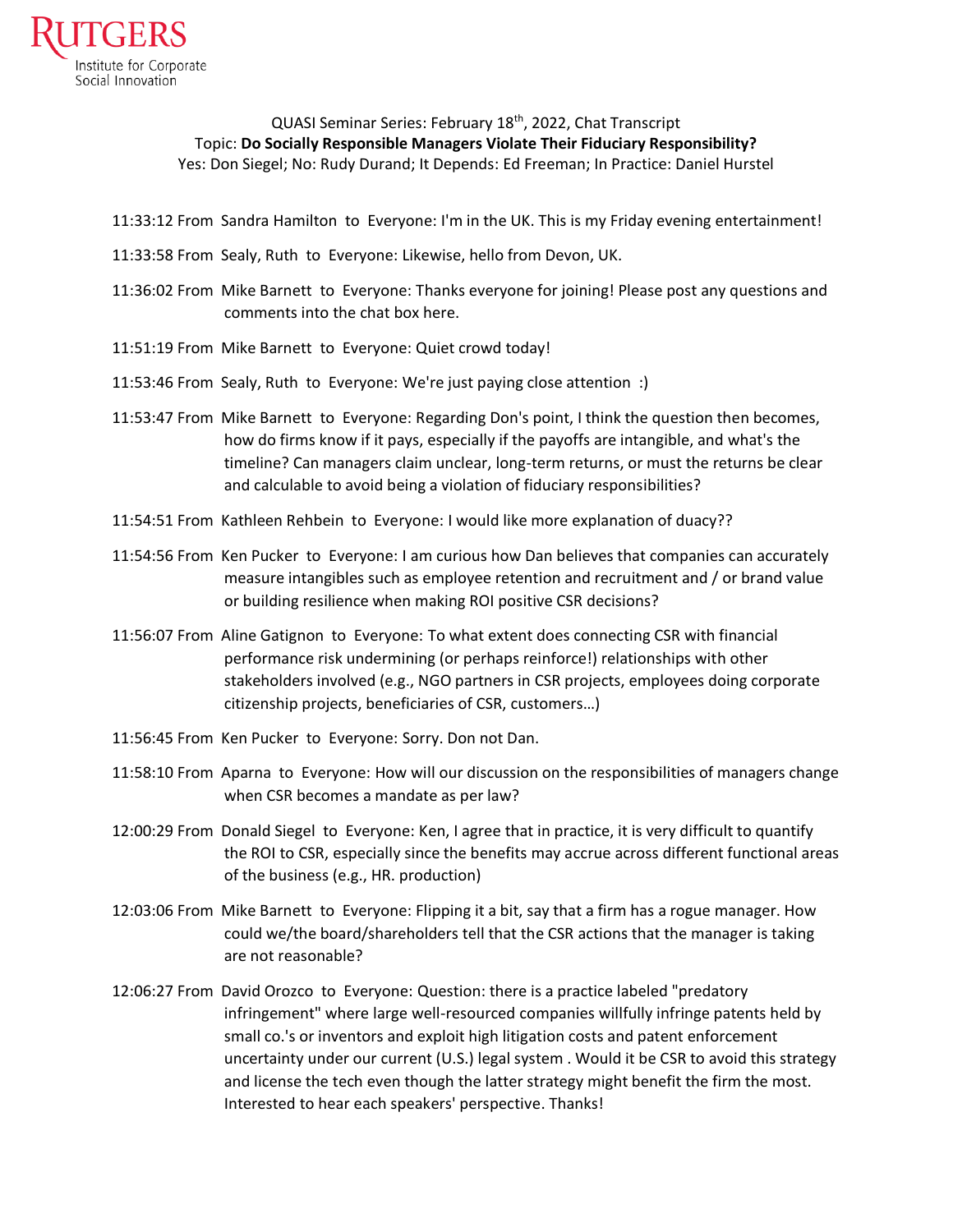

- 12:14:27 From Mike Barnett to Everyone: It seems rather difficult to refute a manager's judgement about what constitutes actions taken in pursuit of the firm's (long-term) interests, when the returns to the firm are intangible.
- 12:17:56 From Aline Gatignon to Everyone: Yet outside the CSR sphere, managers pursue long-term and intangible benefits and we do more work to measure the ROI (employee benefits, advertising, etc.). If firms were clear on the objectives of CSR this might not be such an obstacle?
- 12:19:25 From Martina Kohlberger to Everyone: The scandal around ORPEA is interesting. I wonder however how sustainable the share price slump is. Customers (and shareholders) are forgetful
- 12:23:29 From Kathleen Rehbein to Everyone: What about the B corporations--is that the way to go in solving this question? or moving toward stakeholder capitalism?
- 12:23:53 From Sandra Hamilton to Everyone: I think there is an increasingly fragmented regulatory landscape here, fostering different understanding. However the US dominance of the management journals continues to deliver a strong US lens. I watched as British Columbia created B Corp legislation to address a problem that we did not have in Canada!!! This left many firms in Canada believing that they had to become a B Corp to be socially responsible frim, which they do not under Canadian Law.
- 12:25:32 From Charles H. Cho to Everyone: This debate is just difficult to have when there are such strong fundamental differences positions and beliefs about what the role of a corporation is in society, who owns it, what duties it has towards whoom, etc. (good ol' Friedman mantra vs. the non-Friedmanian one). In other words, it is almost like a religion. The only place where a change of perpsective is possible is in our classroom by teaching CSR 'our' way - not with managers and certainly not academics anchored in their (our) beliefs.
- 12:26:06 From Ellie Okada to Everyone: Prof Durand; I understood, THank you : extra-financial performance in monetary term- does it a reflection of reduced capital costs that result from sustainability? I understood the quantification of externality.
- 12:27:09 From Kathleen Rehbein to Everyone: Just a clarification--I meant certified B corporations which are already over the world. I do agree that there is quite a bit of institutional variation/context in looking at this issue! I thought Daniel's presentation about France really illustrated that!
- 12:28:11 From rudy durand to Everyone: @Ellie: yes this is one the manifestation of monetization of extrafinancial performance. What we'd like is convergence in methods so that there is no suboptimal multi-equilibria (each firm choosing its calculation method satisfying their creditor or investor…)

12:30:16 From Ellie Okada to Everyone: Yes.